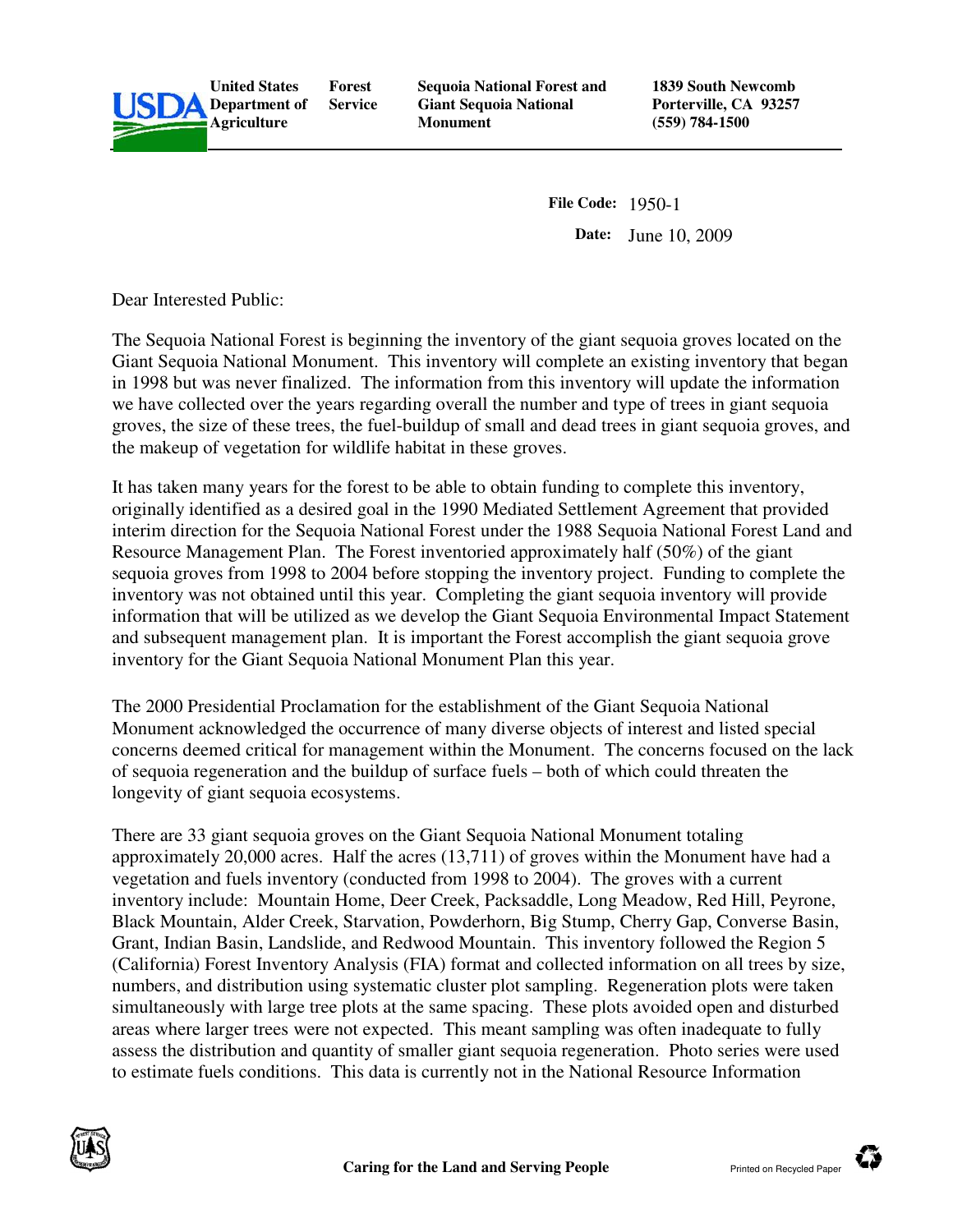System (NRIS) Field Sampled Vegetation (FSVeg) format (a database and modeling system used in California) and will need to be entered remotely and by hand by the forest in order for processing to occur using the current information system programs.

An additional 14,204 acres of groves have no current useable inventory since the original inventory was stopped in 2004. This means the Sequoia National Forest has no complete and accurate estimate of the amount of sequoia regeneration, fuels buildup, and identification of large trees in half the groves in the Monument.

Over the past year, there has been a strong and urgent need from both external and internal interests to learn, at a minimum, how much surface and ladder fuels exist in giant sequoia groves, how much giant sequoia regeneration is occurring, or how many large giant sequoias exist within the groves. The forest and the public have seen a need to finish the original inventory.

Other information that could be collected in a field examination will also help satisfy the need for information about ecosystem processes and other objects of interest. This information will be used to support the planning process and better manage the Monument.

The Sequoia National Forest will be initiating a new inventory contract this year to obtain on-theground field inventory data for 19 groves encompassing 14,204 acres. The inventory will be done in the NRIS FSVeg Common Stand Exam (CSE) format, which will enable data calculation and modeled Forest Vegetation Simulation (FVS). These plots will be spread evenly across each grove, but stratified by sequoia forest type. Randomly selected plots will be made permanent for photo points and future monitoring.

Field inventory will accomplish an estimate of the amounts and location of sequoia regeneration, large trees, and fuels buildup – all of which are major concerns expressed in the 2000 Presidential Proclamation.

There are 548 sampling points in the current comprehensive inventory. Point or plot locations were pre-established across each grove in a manner that will assure good coverage. These plots will estimate trees by species, size, and condition; dead standing and down trees by size; and ground vegetation. Surface fuels will be estimated using photo series designed to quantify forest residues. Approximately 30% of the plots within each grove will be established for permanent monitoring. The following briefly lists some of the data to be recorded and how it will be collected at each sampling point:

- 1) Live trees larger than 29 inches in diameter will be recorded in ¼ acre plots.
- 2) Dead trees, standing and down, larger than 9 inches in diameter will be recorded in  $\frac{1}{4}$ acre plots.
- 3) Live trees less than 5 inches in diameter will be recorded on a 1/50 acre plot.
- 4) Non-tree vegetation percent cover and height will be recorded on a 1/50 acre plot.
- 5) Live trees between 5 and 29 inches will be recorded using a variable radius plot.

An additional 690 points will be sampled across all groves in the Monument, except Bearskin Grove, in order to obtain a more confident and current estimate of tree regeneration. Numbers and sizes of seedlings (trees less than 4.5 feet in height) of giant sequoia, other conifers, and oaks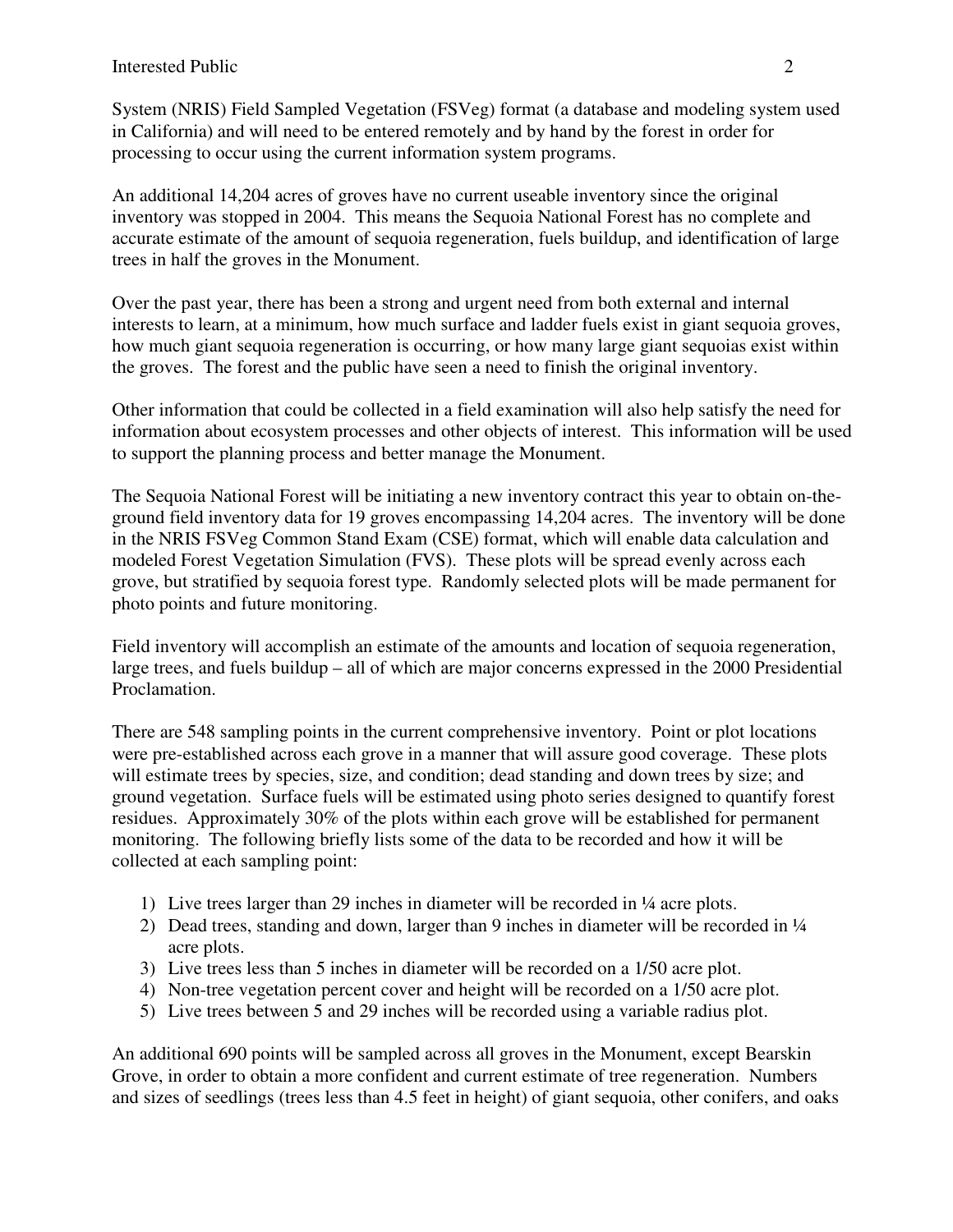will be recorded on each  $1/10$  acre plot. Two smaller groves, Abbot Creek and Cunningham, will have a 100% survey of all sequoia trees over 6 inches in diameter. All sequoia trees over 36 inches in diameter in these two groves will be located by latitude and longitude using the Global Positioning System (GPS). To improve analyses and prediction of sequoia regeneration and other ecological responses, a line transect sampling method will be used to verify existing soils mapping and soil samples will be collected in some locations.

The giant sequoia grove inventory started on June 1, 2009. The Common Stand Exam contract is estimated to cost \$90,000. Administration costs for the contract is expected to be an additional \$29,000 which includes preparation, inspectors, vehicles, and other incidentals. The cost for entering about 2,100 pages of data from previous inventories is \$3,000 dollars. An additional amount of \$58,000 is needed for more comprehensive regeneration surveys, refined soil typing, and for processing data from all inventories for wildlife, fuels, and other resources. The total cost of the project will be approximately \$180,000 dollars.

A couple of organizations have expressed an interest in participating in this inventory. Since the inventory is under contract, the Forest must ensure we do not impede the contractor from his obligation to fulfill the terms and conditions of the contract. Thus, the Forest is limited in providing opportunities for the public to be collecting inventory data while the contractor is operating. But, the Forest has made available one grove which we have not included in the contract, where the public is invited to participate with Forest personnel in conducting an inventory. This grove, the Bearskin Grove has been excluded from the contract for the public (as volunteers) to be involved in collecting inventory information as it pertains to fuels and vegetation growth (buildup), including giant sequoia regeneration. This is where you come in.

If you are interested in being involved in the giant sequoia grove inventory you must sign a volunteer agreement to work on national forest system lands. I request that all potential volunteers contact Steve Hanna (Forest Silviculturist) at (559) 784-1500, the Contracting Officers Representative who is overseeing the giant sequoia grove inventory contract. All volunteers will be taken through a safety and field training to ensure the information collected utilized the right protocol and field tests. The Bearskin Grove was picked due to its close proximity to a road and the gradual terrain that can be accessed by all.

Finishing the giant sequoia grove contract will provide good data to the Monument interdisciplinary team and help in completing our current inventory information. The information we collect will be shared with those interested in giant sequoia groves; and we will also share the inventory information with Sequoia and Kings Canyon National Parks. It is extremely difficult to accomplish a good survey of widely dispersed sequoias since large giant sequoia trees grow in many different ways. The sampling and subsampling we have designed for the giant sequoia groves is an estimate of populations in forest research and management. The design is developed to investigate both change and presence. While we are establishing a certain amount of permanent plots in the design which will enhance the forest's ability to interpret change, it will be critical to subsample using a different randomized grid approach each time (for future exams) as an estimate of the population present within the grove. The latter part of the design intentionally results in different plot locations each time a survey is done. Thus, we will